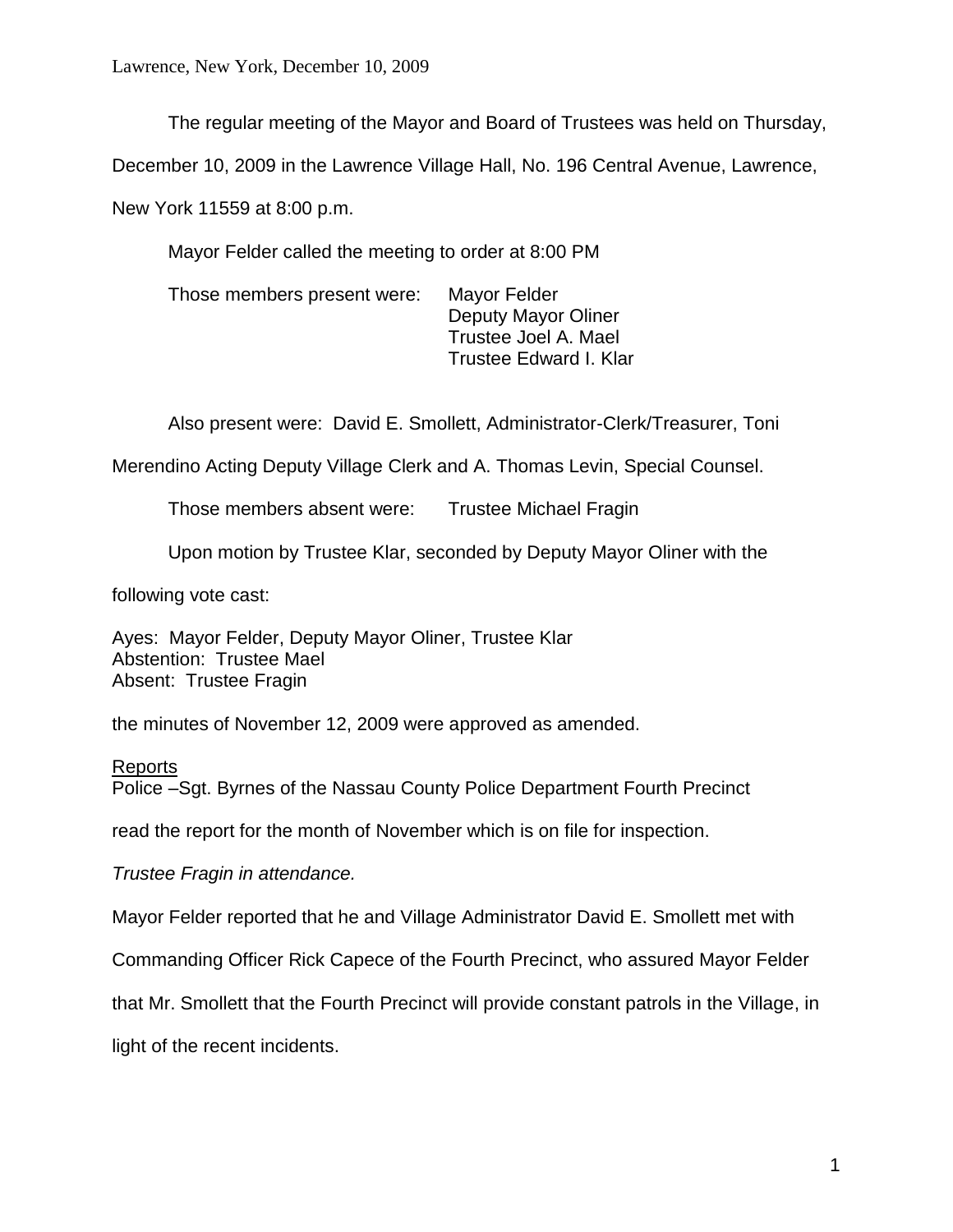Trustee Mael requested from Sgt. Byrnes that in the future, the village receive more detailed information on crimes occurring in the village. Sgt. will bring the request to the attention of the Commanding Officer at the Fourth Precinct.

Deputy Mayor Oliner addressed Sgt. Byrnes as to what the village is experiencing now with crime has not been something that has been experienced for 4 or 5 years. Although the attempted burglaries in the community have been unsuccessful it has created fear and panic in the neighborhood. Back 4 or 5 years when there was a concern in the village, the County Executive and Nassau County Police Department Commissioner met with the Lawrence community, at length, to appease the community and had an all out effort, to have the suspect move to another community. Now the village needs constant attention and more patrols in the area The County Executive and Police Commissioner need to be part of resolution. Residents cannot be afraid that they will be robbed and afraid of their safety. Sgt. Byrnes will bring this urgent message back to the Commanding Officer.

Trustee Mael noted that the police report shows many accidents located at Rockaway Turnpike & Central Avenue. He is requesting detailed information on these accidents to ascertain if the change in traffic pattern is a contributing factor to the accidents. Sgt. Byrnes advised he will provide the Village with a report. Fire- Trustee Fragin gave a verbal report on the activities of the Lawrence Cedarhurst Fire Department for the month of November. Report is on file in Village hall for inspection.

Trustee Fragin reported that some homes in the Village do not have a house number on their home or their house number is not properly visible. Trustee Fragin

2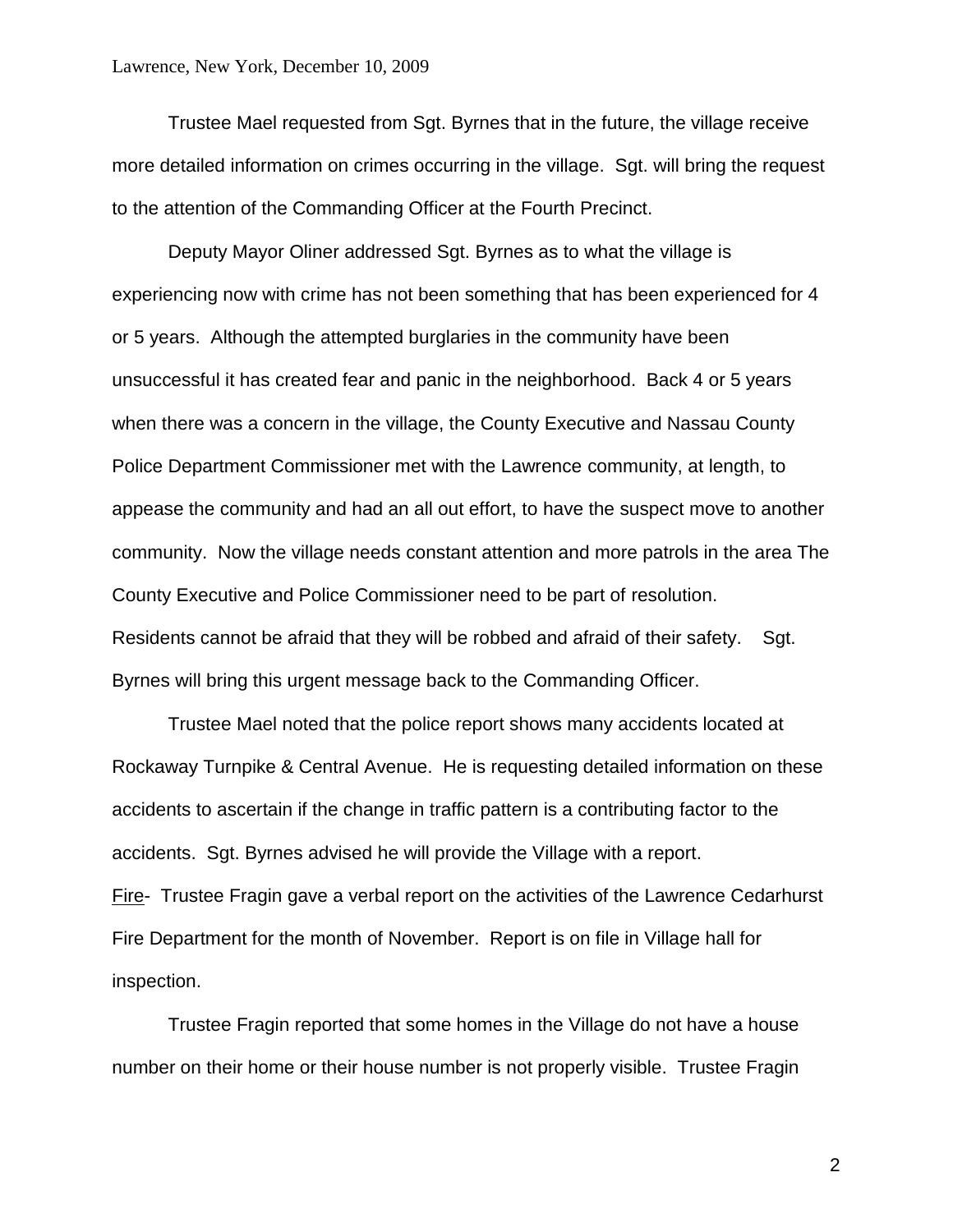#### Lawrence, New York, December 10, 2009

requested the village look into mandating that all house numbers be visible, especially for emergency vehicles.

Village Administrator Smollett advised that he will look into the village ordinance and if there is no statute he will consult with the Village Attorney.

Mayor Felder asked Village Administrator to look into how the village can control, especially for safety matters, when residents have an occasion and cars are parked on both sides of the street, which does not allow ample room for emergency vehicles to pass.

Finance – Trustee Mael advised the Finance Report is on file in village hall for inspection. Trustee Mael questioned some disbursements and allocations on the finance report, which village administration will look into and advise the board. Trustee Klar asked for a report showing each employee and their tier status with the New York State Retirement System.

Trustee Mael asked the Village Administration to ascertain documentation from Herris Tree Service stating that they will take responsibility for the planting of trees at the end of Stevens Place.

Frank Argento, General Manager was asked to forward a report to the Mayor and Board as it relates to the accident and damage to the Marina security gate

Trustee Mael made a motion to approve General Fund Abstract #578, excluding Ronald Goldman #GO444 pending further clarification. Motion was seconded by Trustee Fragin, and adopted with the following vote cast: Ayes: Deputy Mayor Oliner, Trustees Mael, Fragin, Klar. Abstention: Mayor Felder

3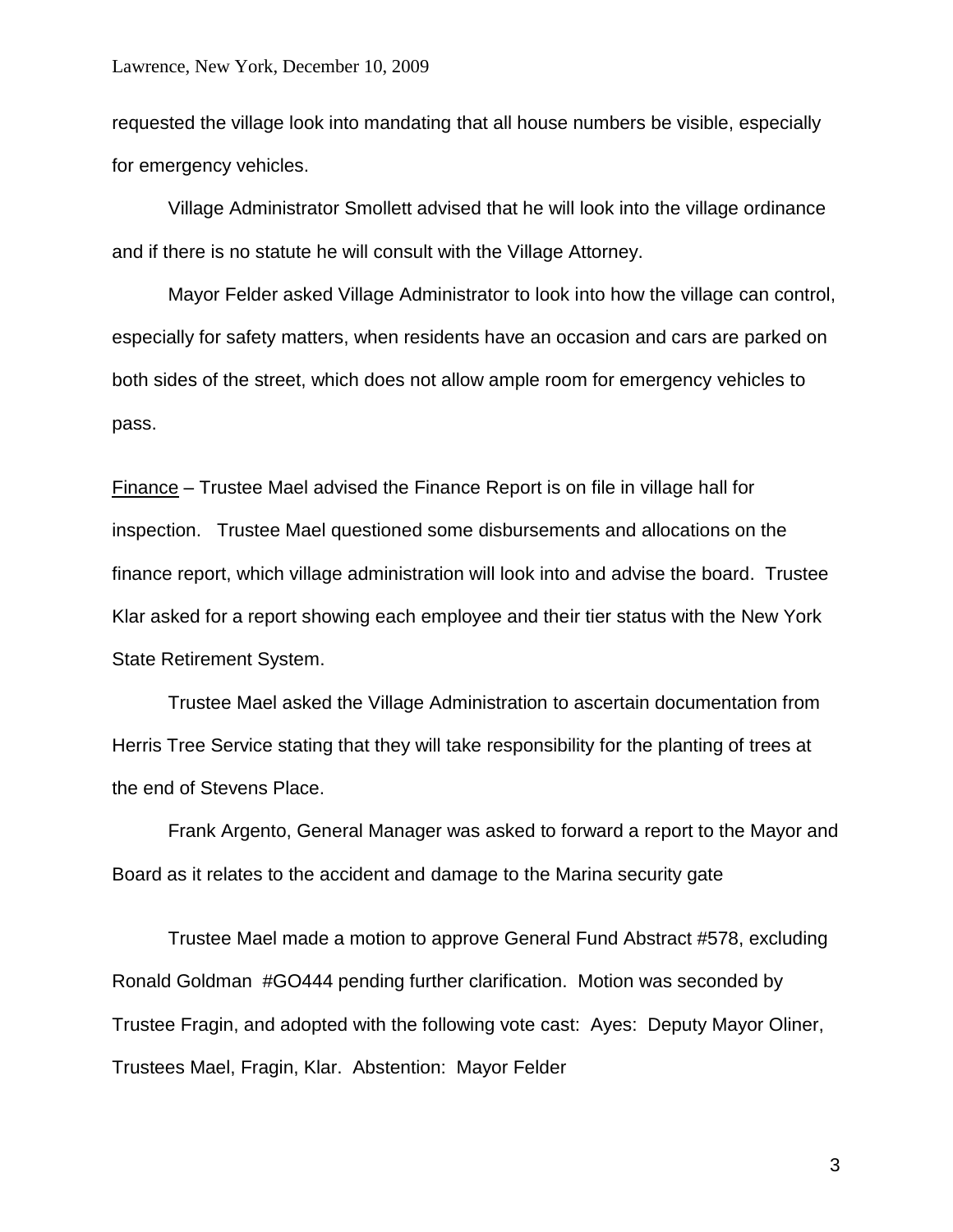Deputy Mayor Oliner stated it was inappropriate to hold up Mr. Goldman's bill.

Deputy Mayor Oliner made a motion to approve item #GO444 on General Fund Abstract #578, which was seconded by Trustee Klar.

Trustee Mael noted that there was a precedent from last month's bills where items were not paid pending further investigation. He is not in a position to vote for items that were not provided adequate information.

Trustee Klar noted that adequate information should be supplied on invoices prior to approving.

Deputy Mayor Oliner stated that this bill is from an attorney, a member of the court. For the past 2 decades there have been no misunderstandings about his bills. If there are any offsets, they can be addressed next month.

Trustee Klar announced to the audience that all invoices submitted by every attorney retained by the Village is reviewed by each Trustee line by line.

Deputy Mayor Oliner's motion was adopted by the following vEollowing is the ote on Deputy Mayor Oliner's motion:

Ayes: Mayor Felder, Deputy Mayor Oliner and Trustee Klar

Noes: Trustee Mael

Abstention: Trustee Fragin

Trustee Klar asked Mayor Felder that in the future he respond to questions and comments regarding any attorney invoice.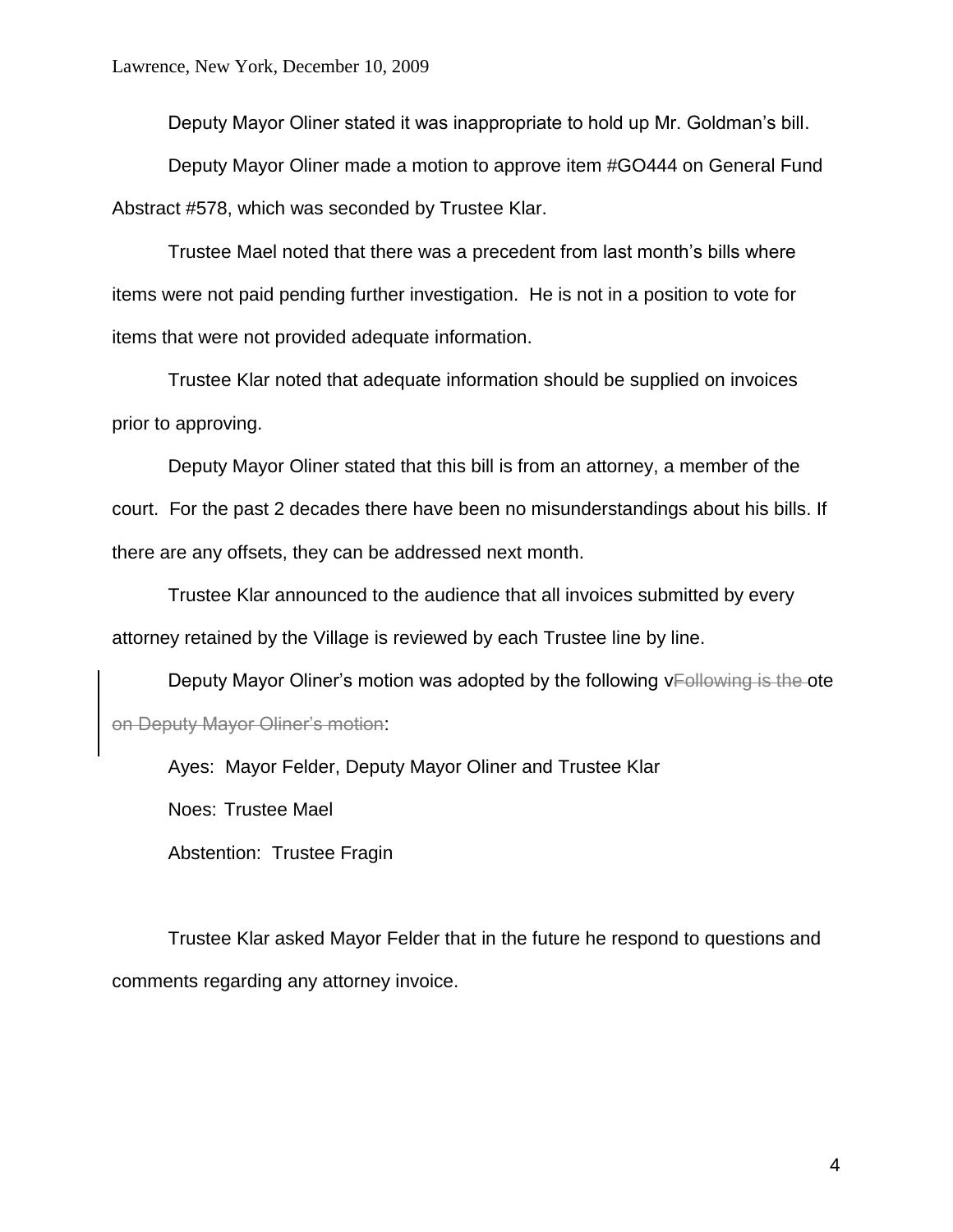Trustee Mael questioned the Mayor as to why he is allowing Mr. Goldman to continue to work on projects, without prior approvals, as is the process with other attorneys.

*Deputy Mayor not in attendance*

*Deputy Mayor in attendance.*

Public Works – Deputy Mayor Oliner reported that the public works report is on file in village hall for inspection. He further advised the board that the village is looking into the flooding issues on Stevens Place.

Jacqueline Handel of Auerbach Lane asked if the street lighting contractor can install brighter bulbs in the street lamps to allow for better visibility for those walking in the streets in the evening.

Water Pollution Control Facility – Nothing new to report this month.

Recreation – Trustee Klar reported that the recreation report is on file in village hall for inspection.

Sanitation – Trustee Klar reported that sanitation is getting closer to finalizing their contract with their union. They will be setting up a committee with union members, residents of the district and administration of the district to review all sanitation concerns.

Office of Emergency Management – Administrator Smollett advised the board he is waiting to hear back from Mr. Callahan regarding the logistics of the evacuation route. He is also looking into getting village employees certified with OEM.

### **OLD BUSINESS**

Item 1 – Recommended fee for meeting room at Clubhouse

5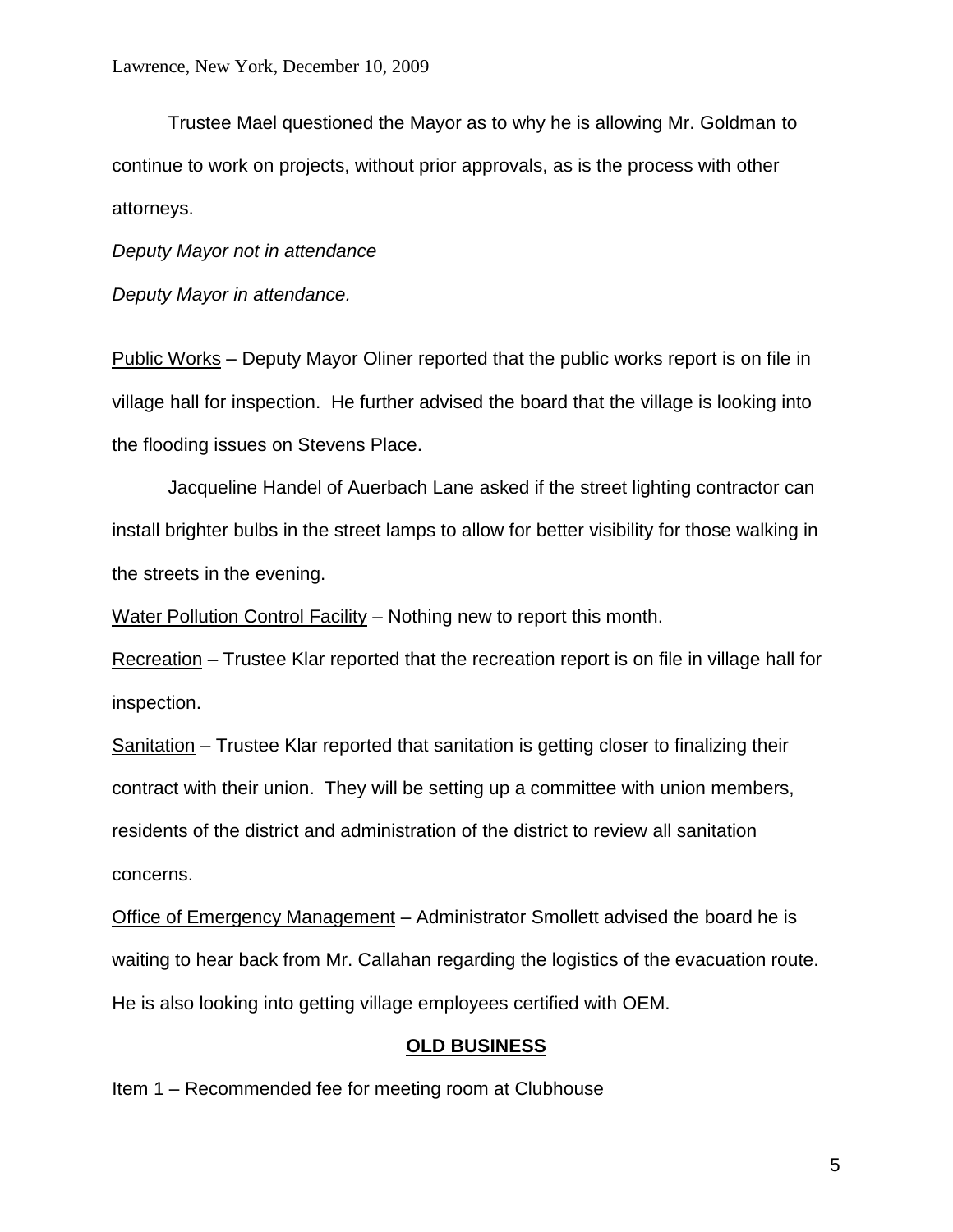Board Action: Upon motion by Trustee Fragin, seconded by Deputy Mayor Oliner and unanimously carried, the fee for the use of the meeting room upstairs in the Lawrence Village Country Club will be \$200 for up to 4 hours; plus \$40 per hour (in whole hour increments).

*Trustee Fragin not in attendance.*

*Trustee Fragin in attendance.*

*Trustee Klar not in attendance.*

Item B – Auxiliary Police – Donation Request

Board Action: Trustee Fragin made a motion to adopt the requested \$12,000 donation to the Auxiliary Police to be paid on a quarterly basis and for the auxiliary police to submit to the Board and Village Administration an activity report on a monthly basis, which shows hours worked on special events. Motion was seconded by Deputy Mayor Oliner.

*Trustee Mael not in attendance.*

#### *Trustee Mael in attendance.*

Deputy Mayor Oliner checked with Mr. Levin to be certain the village can move forward with this matter. Mr. Levin advised the Board that it is permissible to make a donation to this particular organization for a public purpose.

Trustee Mael asked for an amendment to Trustee Fragin's motion for the Auxiliary Police to submit quarterly financials reports to the village as to how funds are being distributed. Deputy Mayor Oliner asked for an addition to Trustee Fragin's motion that the village's participation with the Auxiliary Police will continue subject to the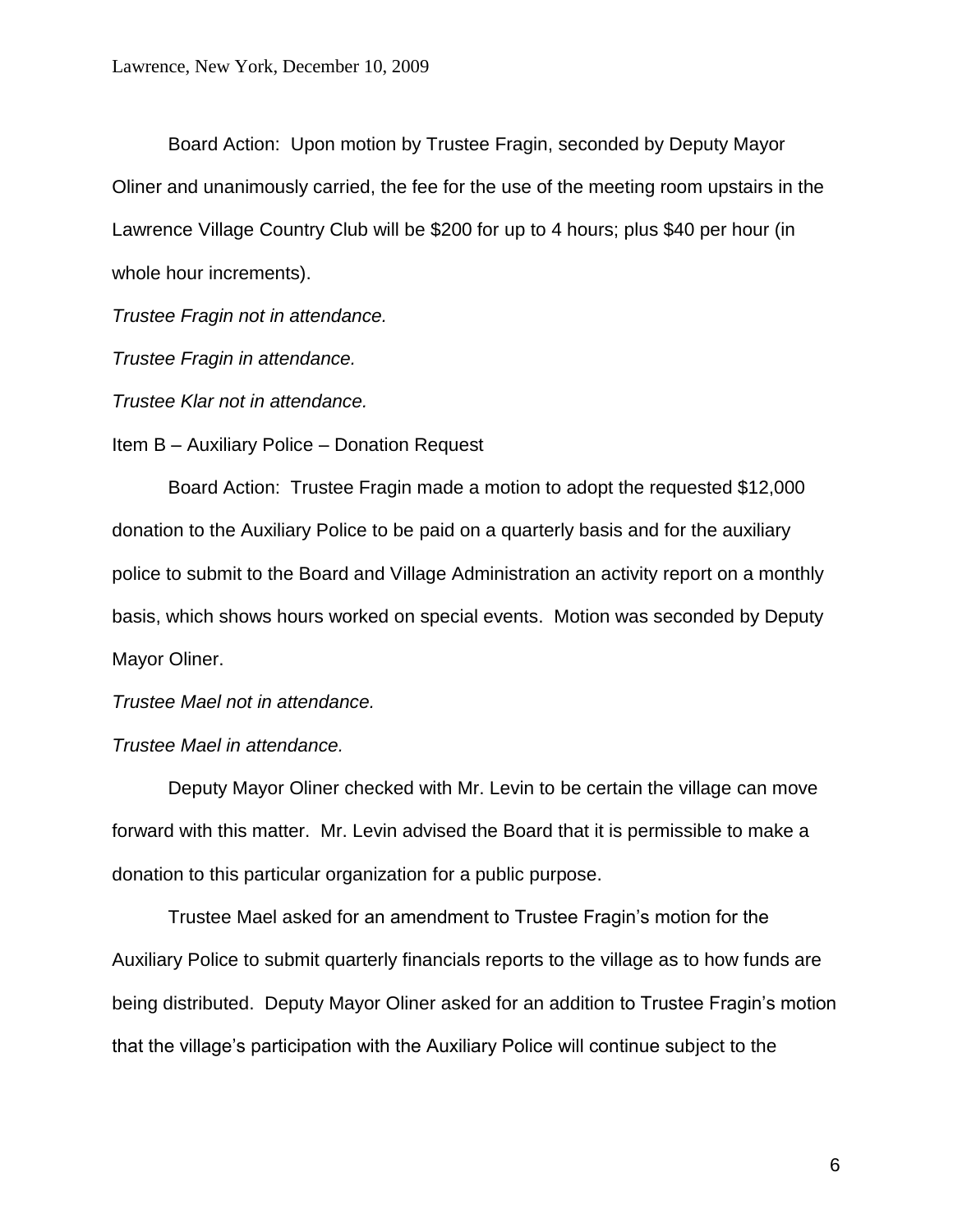Nassau County's participation in the program. Trustee Fragin accepted these

amendments to the motion.

Vote on the Trustee Fragin's motion was adopted with the aforementioned amendments and

additions is as follows:

Ayes: Mayor Felder, Deputy Mayor Oliner, Trustees Mael and Fragin Absent: Trustee Klar

# **NEW BUSINESS**

Item 1 – Resolution – Refund request from LI American Water – 38 Muriel Avenue

Board Action: Upon motion by Trustee Mael, seconded by Deputy Mayor Oliner

with the following vote cast:

Ayes: Mayor Felder, Deputy Mayor Oliner, Trustees Mael and Fragin Absent: Trustee Klar

approval was given to reimburse the LI American Water - \$1,000 for duplicate permit

fees; providing Administrator Smollett confirms the restoration was complete as

specified.

Item 2 – Appointment of A. Thomas Levin, Village Attorney

Board Action: Mayor Felder appointed A. Thomas Levin as Village Attorney. On motion by Deputy Mayor Oliner, seconded by Trustee Fragin the following motion was approved by vote of Mayor Felder, Deputy Mayor Oliner, Trustees Mael and Fragin in favor; Trustees Klar – absent.

RESOLVED, that the Board of Trustees hereby approves the Mayor's appointment of A. Thomas Levin, Meyer, Suozzi, English & Klein P.C., as Village Attorney, as a public officer to serve at the pleasure of the Mayor, and it is further

RESOLVED, pursuant to Village Law §3-300(2), the Board of Trustees hereby consents that the Village Attorney need not be a resident of the Village, but shall reside in the County of Nassau, and it is further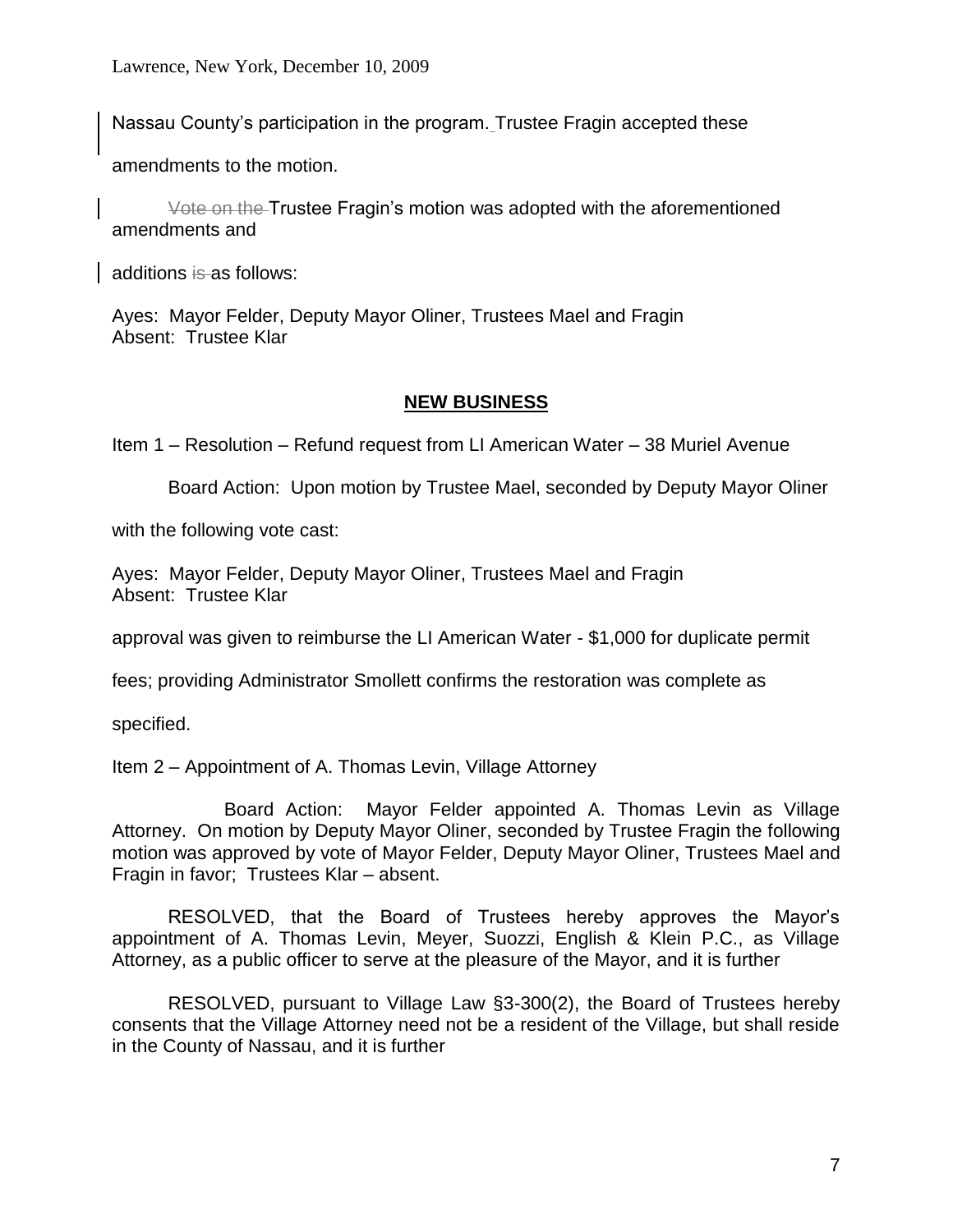RESOLVED, that the compensation for the services of the Village Attorney or other attorneys affiliated with the law firm of Meyer, Suozzi, English & Klein P.C., shall be \$250 per hour, plus reimbursement of all reasonable and necessary disbursements incurred in connection with the performance of such legal services, which sums will be billed to the Village monthly, and it is further

RESOLVED, that services to be provided by the Village Attorney and/or Meyer, Suozzi, English & Klein P.C. shall not include the following (a) tax certiorari matters, (b) representation of the Board of Appeals or Planning Board, (c) prosecution of matters in the Village Justice Court, or (d) labor matters involving collective bargaining agreements or personnel who are members of a collective bargaining unit, and it is further

RESOLVED, that Village consents that Meyer, Suozzi, English & Klein P.C. may continue to represent clients in matters involving tax reduction and tax certiorari matters involving properties in the Village of Lawrence.

Item 3 – Appointment of Registrar and Deputy Registrar of Vital Statistics

Board Action: Upon motion by Deputy Mayor Oliner, seconded by Trustee Mael,

with the following vote cast:

Ayes: Mayor Felder, Deputy Mayor Oliner, Trustees Mael and Fragin Absent: Trustee Klar

the following appointments were approved for the period July 1, 2009 – July 1, 2010:

| Registrar        | 1 Year | Toni Merendino       |
|------------------|--------|----------------------|
| Deputy Registrar | 1 Year | <b>Frank Argento</b> |

Item 4 – Update from Village Administrator David E. Smollett

Mr. Smollett gave his report, which is on file in village hall for inspection.

Trustee Mael welcomed David E. Smollett to his first meeting as Village

Administrator – Clerk/Treasurer and thanked Ms. Merendino for filling in prior to

Mr. Smollett start.

Mr. Saul Klausner presented a petition to the Mayor and Board from residents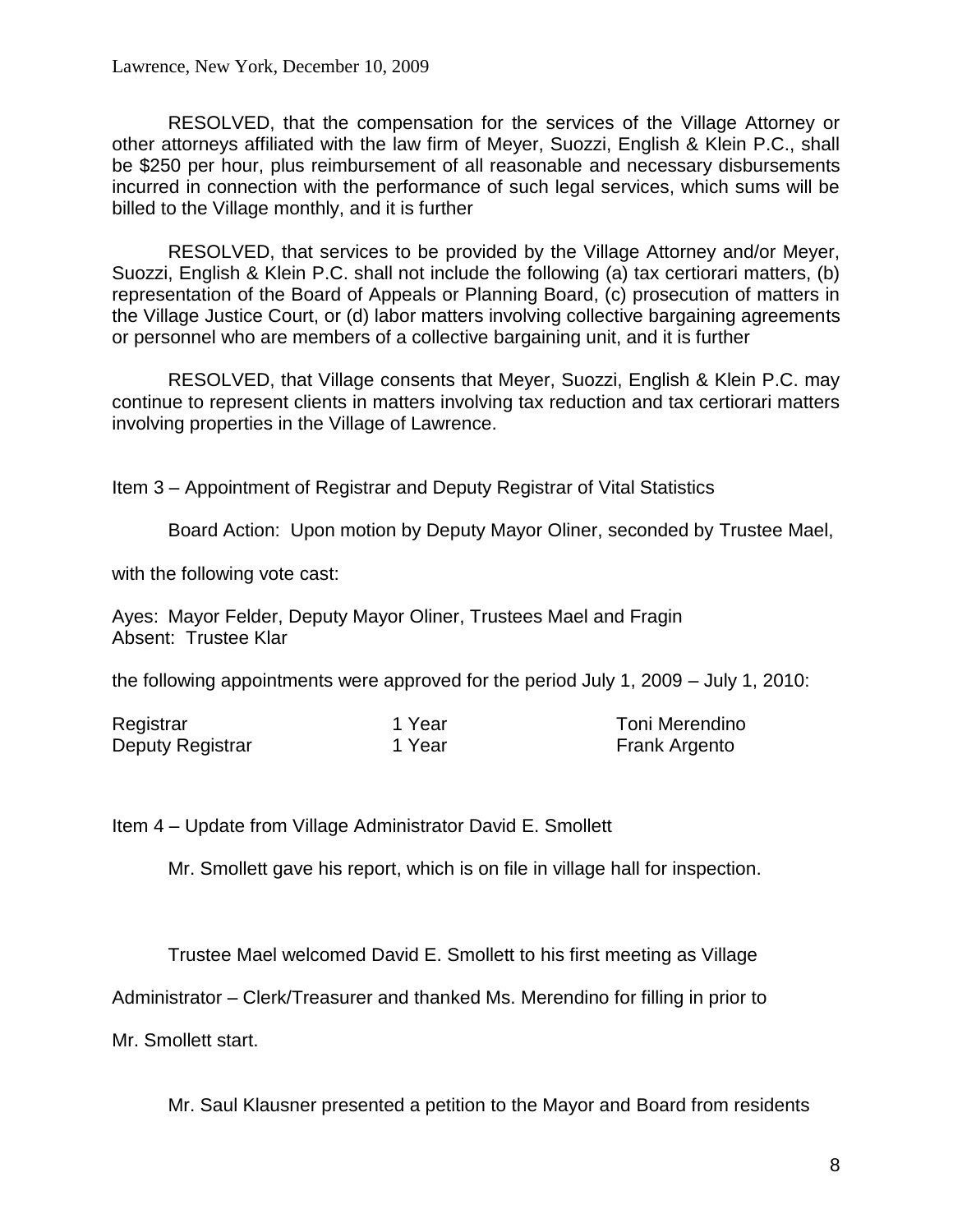regarding the situation at 5 Washington Avenue (which is on file in village hall). Mayor Felder advised Mr. Klausner that the village is aware and acting on the situation.

Deputy Mayor Oliner asked Village Attorney Levin to prepare proposed legislation relating to and clarifying primary residence.

Jacqueline Handel, Vice President of the Lawrence Association asked the Village Board for a waiver to the fee for use of the meeting room at the Country Club for their monthly meeting.

Deputy Mayor Oliner made a motion to allow the Lawrence Association to hold their December 16, 2009 meeting at no fee. Motion was seconded by Mayor Felder, with the following vote:

Ayes: Mayor Felder, Deputy Mayor Oliner Abstention: Trustees Mael and Fragin Absent: Trustee Klar

The motion failed to obtain the required three affirmative votes, and failed.

Upon motion by Mayor Felder, seconded by Deputy Mayor Oliner and unanimously carried, the board moved into executive session at 11:10 PM to discuss personnnel matters leading to the hiring and discipline of personnel, and to obtain legal advice from counsel.

Upon motion by Trustee Fragin, seconded by Trustee Mael and unanimously

carried, the board reconvened in the public meeting at 11:30 PM

*Deputy Mayor Oliner not in attendance.*

Upon motion by Trustee Mael, seconded by Trustee Fragin with the following vote cast: